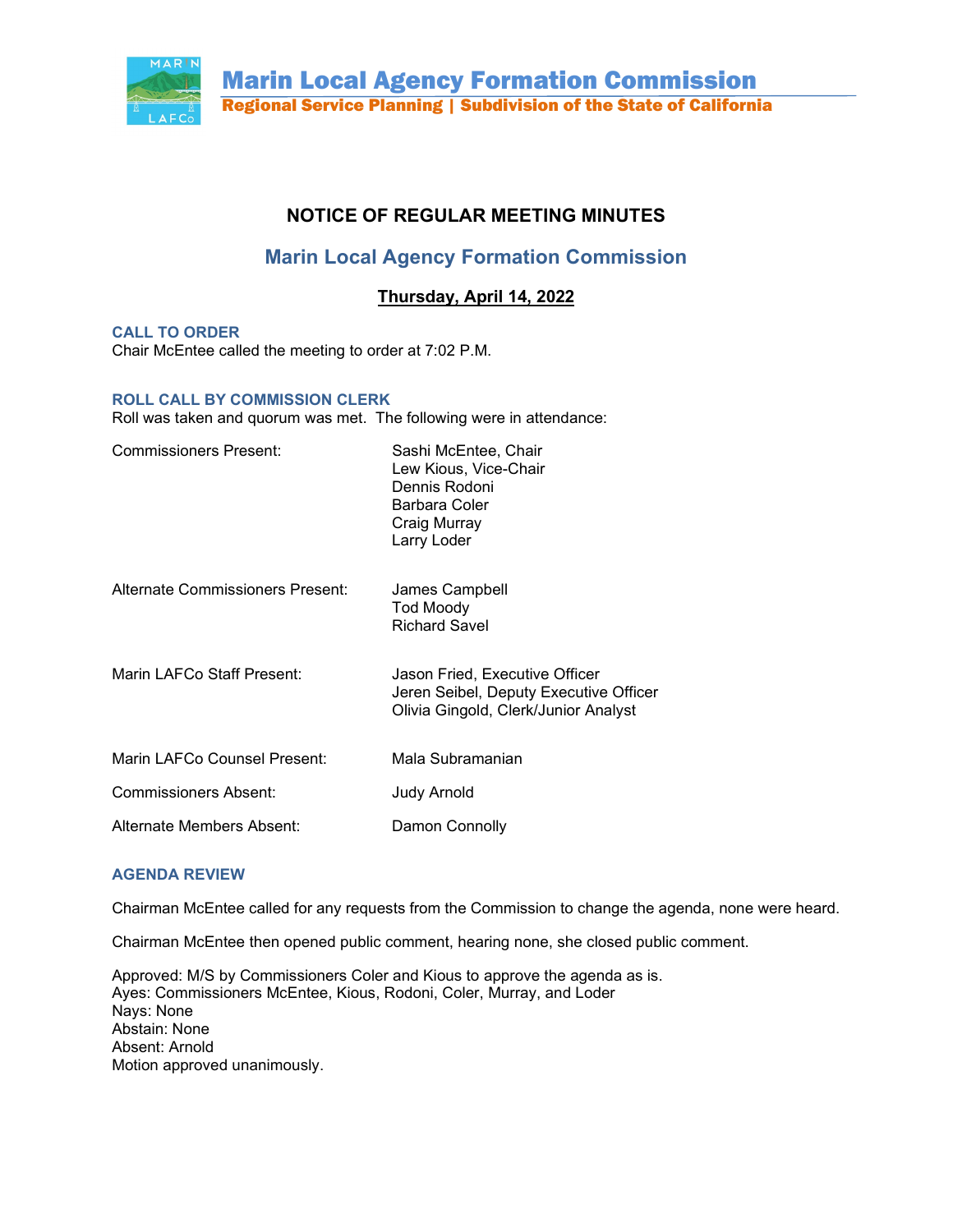#### **MARIN LAFCo** April 14, 2022 Regular Meeting Minutes Page **2** of **7**

# **PUBLIC OPEN TIME**

Chair McEntee opened the public open time period. Seeing no comment, Chair closed public open time.

# **CONSENT CALENDAR ITEMS**

- 1. Approval of Minutes for February 10, 2022, Regular Meeting
- 2. Commission Ratification of Payments from February 1, 2022, to March 31, 2022
- 3. Approval of Resolution 22-10 Allowing for Video and Teleconference Meetings during COVID-19 State of Emergency Under AB 361
- 4. Accept and File GASB 75 Report prepared by MacLeod Watts

EO Fried mentioned a proposed amendment to the minutes.

Chair McEntee asked if any Commissioners wanted to pull any items from the Consent Calendar, no requests were made.

Chairman McEntee opened the floor for the public to make any requests or comments, hearing none, she closed public comment.

Approved: M/S by Commissioners Kious and Coler to approve the consent calendar with the proposed correction to the minutes. Ayes: Commissioners McEntee, Kious, Rodoni, Coler, Murray, and Loder Nays: None Abstain: None Absent: Arnold Motion approved unanimously.

# **PUBLIC HEARING ITEMS**

# 5. Presentation of the West Marin Region Municipal Service Review Public Draft [Information Only]

Deputy Executive Officer Seibel gave the staff report, presenting highlights of the MSR's content and conclusion in a powerpoint presentation, focusing particularly on the determinations that may or will require additional efforts moving forward. He also noted that no public comment had been received yet, but unofficial comments had been positive thus far.

Alternate Commissioner Moody, Commissioner Coler, Alternate Commissioner Savel, Commissioner Murray, and Vice Chair Kious asked some questions about the MSR. EO Fried replied to Alternate Commissioner Moody's question, Deputy Executive Officer Seibel replied to Commissioner Murray's and Vice Chair Kious's questions.

Chair McEntee opened public comment, seeing no hands raised and with no emails received, she closed public comment.

Commissioners Rodoni and Savel made comments on the MSR.

EO Fried responded to Commissioner Coler's earlier comment and Chair McEntee contributed to the topic as well. There was a small discussion between EO Fried, Chair McEntee, and Commissioner Coler on her comments.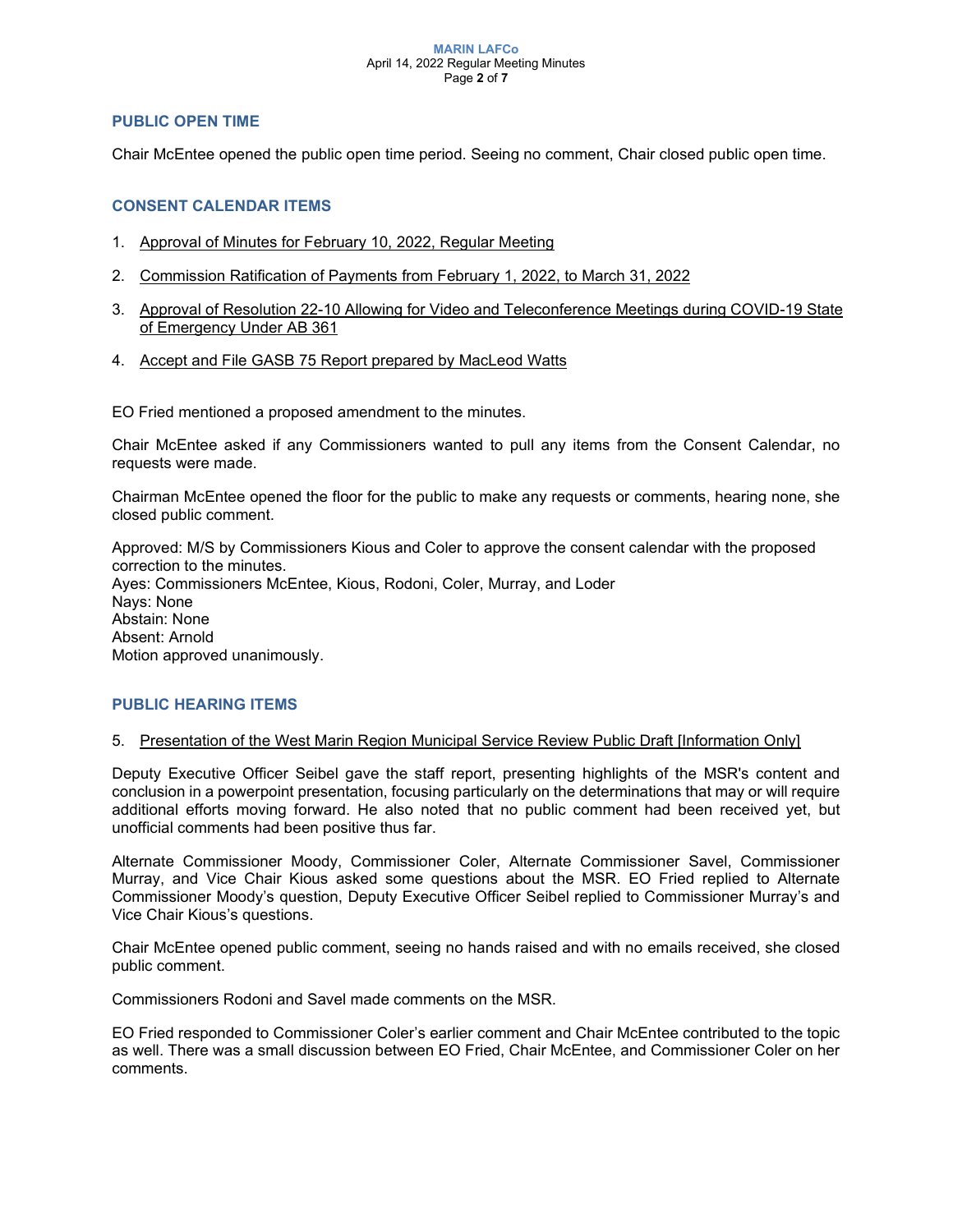#### **MARIN LAFCo** April 14, 2022 Regular Meeting Minutes Page **3** of **7**

Chair McEntee asked a question, there was a discussion between EO Fried, DEO Seibel, and Chair McEntee on that topic.

Approved: M/S by Commissioners Coler and Rodoni to continue this item to the June meeting. Ayes: Commissioners McEntee, Kious, Rodoni, Coler, Murray, and Loder Nays: None Abstain: None Absent: Arnold Motion approved unanimously.

# 6. Adoption of Proposed Operating Draft Budget for Fiscal Year 2022-23

Vice Chair Kious made some introductory comments, highlighting the COLA item specifically for possible discussion amongst the Commission. EO Fried made follow-up introductory comments, making comments about the tables and charts included in the packet, highlighting some line items that had notable changes, and echoing what Vice Chair Kious had said about COLA, asking the Commission to discuss COLA, particularly in the context of unusually high inflation.

Commissioner Rodoni clarified the County's approach to COLA and highlighted the COLAs that would be paid by some other agencies in Marin County for the upcoming year.

Commissioner Murray asked a handful of questions to which EO Fried responded. Commissioner Murray also made a comment on County/MCERA funding of GASB requirements to which EO Fried added information.

Chair McEntee opened public hearing, seeing no request to comment, she closed public hearing and brought the item back to the Commission for deliberation.

Commissioner Coler spoke in favor of the 3.5% COLA. No objections were heard.

Commissioner Rodoni wanted to make sure that the separate approval for the COLA was covered within the agenda item, Legal Counsel Subramanian confirmed that the agenda item did support the approval of the specific COLA rate.

Approved: M/S by Commissioners Coler and Rodoni to approve the draft budget with support for the 3.5% COLA. Ayes: Commissioners McEntee, Kious, Rodoni, Coler, Murray, and Loder Nays: None Abstain: None Absent: Arnold Motion approved unanimously.

# **BUSINESS ITEMS**

7. Review and Approval of LAFCo Workplan for Fiscal Year 2022-23

Vice Chair Kious deferred introductory comments to Committee members or EO Fried. EO Fried introduced the workplan, highlighting items that had seen strong progress or been completed and noting that some workplan items didn't seem to have any resolution to them and would be sunsetted.

Commissioner Murray made comments on an adjacent issue regarding tax exchange that concerned him, EO Fried responded to Commissioner Murray's comments, clarifying the difference between the workplan item Commissioner Murray had mentioned and the master tax exchange agreement between County and Cities or County and SDs. There was a small discussion between the two about this topic.

Chair McEntee opened public hearing, seeing no request to comment, she closed public hearing and brought the item back to the Commission for deliberation.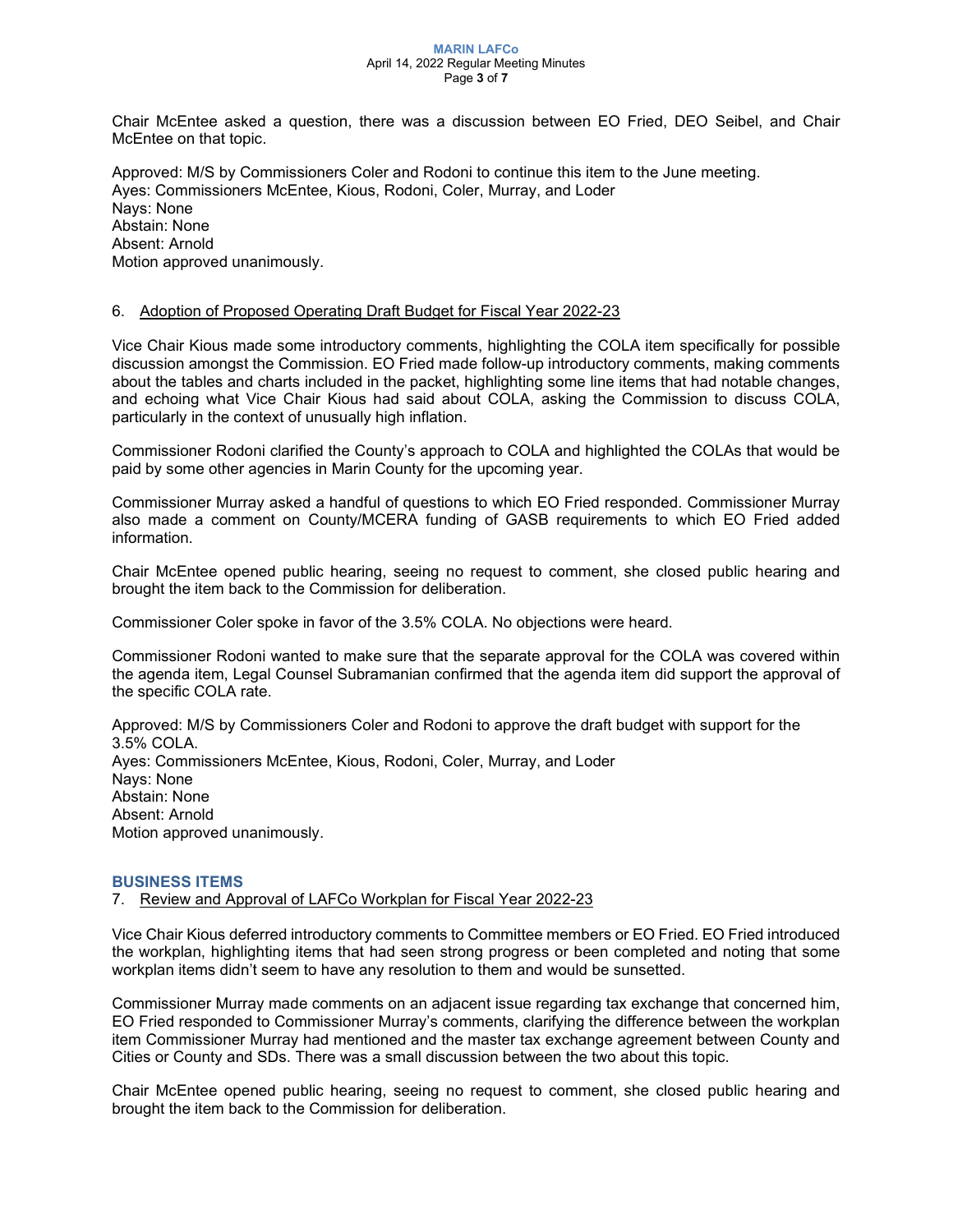#### **MARIN LAFCo** April 14, 2022 Regular Meeting Minutes Page **4** of **7**

There were no deliberative comments from the Commission.

Approved: M/S by Commissioners Murray and Coler to approve the LAFCo Workplan for FY 2022-23 Ayes: Commissioners McEntee, Kious, Rodoni, Coler, Murray, and Loder Nays: None Abstain: None Absent: Arnold Motion approved unanimously.

# 8. Creation of a Disadvantage Unincorporated Community Ad Hoc Committee to review DUCs in Marin **County**

Deputy Executive Officer presented the item, giving context on previous Ad Hoc DUC Committees and noting that after the most recent census was released, the Commission was surveyed and enough interest was expressed in a DUC committee that the item was agendized for discussion and possible approval of the creation of the DUC committee by the Commission.

Commissioner Coler asked a question about specific communities identified as DUCs and Commissioner Murray asked questions about communities identified as low-income by other measures low-income or features. EO Fried replied to Commissioner Coler's question and DEO Seibel replied to Commissioner Murray's question. There was a small discussion between EO Fried and Chair McEntee related to Commissioner Murray's question regarding why DUCs were a LAFCo focus.

There was also a short discussion between Chair McEntee, Commissioner Rodoni, and EO Fried on communities that had been considered as DUCs but hadn't been added to the official list and why that was.

Approved: M/S by Commissioners Kious and Loder to create the Ad Hoc DUC Committee with Commissioners Rodoni and Kious as members. Ayes: Commissioners McEntee, Kious, Rodoni, Coler, Murray, and Loder Nays: None Abstain: None Absent: Arnold Motion approved unanimously.

# 9. Authorize the Executive Officer to Enter Into an Agreement With Fort Point for IT Support Services

EO Fried introduced the item, another three-year agreement with Fort Point, the sister company of Marin Mac Tech . The basic cost of Fort Point had not changed, and Fort Point takes care of the bills for other third-party IT services that support staff. There is a small increase in overall cost that is largely related to upgrades to IT security support.

Chair McEntee opened public comment, hearing no comment she closed public comment.

There were no questions or deliberative comments from the Commission.

Approved: M/S by Commissioners Murray and Kious to authorize the EO to enter into an agreement with Fort Point for IT Support Services Ayes: Commissioners McEntee, Kious, Rodoni, Coler, Murray, and Loder Nays: None Abstain: None Absent: Arnold Motion approved unanimously.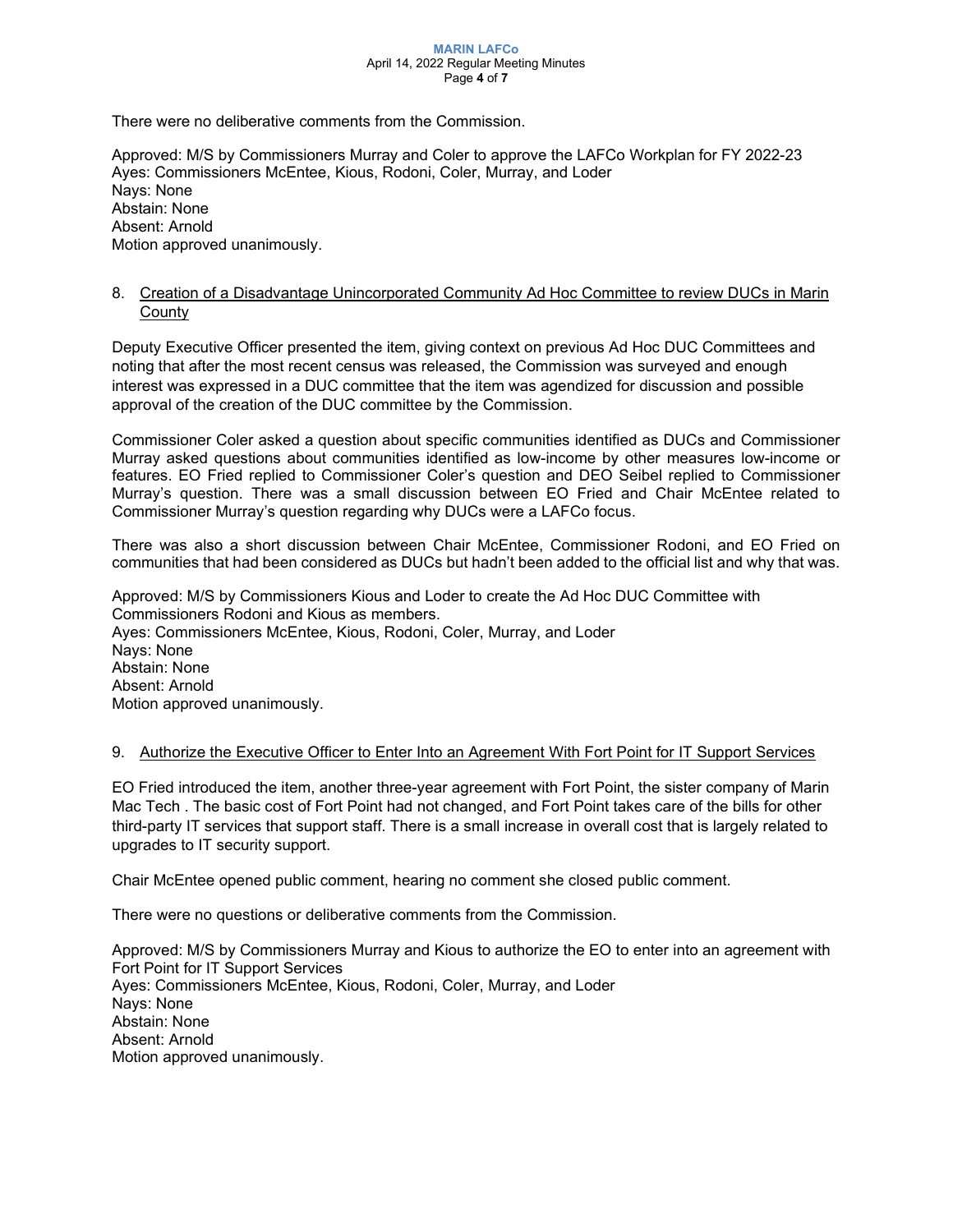#### **MARIN LAFCo** April 14, 2022 Regular Meeting Minutes Page **5** of **7**

# 10. Discussion of June LAFCo Meeting Including Whether to Meet in Person and Possible Meeting Locations

EO Fried introduced the item, noting that the Commission was able to go back to in-person, but was also still authorized for virtual meetings. He noted the window for virtual meetings was likely closing.

Chairman McEntee opened public comment, seeing no requests to comment, the item was brought back to the Commission for deliberation.

Commissioner Rodoni highlighted having the Zoom option available in June for the final West Marin review, whether it be fully virtual or a hybrid meeting.

Chair McEntee wanted to know if the option to remain virtual in June would be available in June, Legal Counsel Subramanian confirmed that she expected this would be the case. There was a subsequent discussion between Chair McEntee, Legal Counsel Subramanian, and EO Fried about the logistics of the virtual meeting permissions and scenarios where that provision, and virtual meeting capabilities by proxy, would no longer exist.

Commissioner Coler spoke in favor of virtual meetings. Commissioner Murray concurred with Commissioner Coler's position. Chair McEntee identified consensus amongst Commissioners in favor of meeting virtually in June.

There was verbal consensus among the Commission to meet virtually for the June meeting.

There was a brief interim discussion by the Commission about a numbering error in the agenda materials.

11. Approval of Legislative Committee Recommendations

Alternate Commissioner Moody introduced the item, reporting that the Committee had chosen to align with CALAFCO's recommendations. Deputy Executive Officer added some additional background comments about the specific bills. The committee decided to align with CALAFCO's suggestion of alignment with a priority 3 level.

Chair McEntee opened public comment, hearing no comment she closed public comment.

There were no questions or deliberative comments from the Commission.

Approved: M/S by Commissioners Kious and Coler to approve the Legislative Committee's recommendations. Ayes: Commissioners McEntee, Kious, Rodoni, Coler, Moody, and Loder Nays: None Abstain: None Absent: Arnold Motion approved unanimously.

# **EXECUTIVE OFFICER REPORT (verbal report only)**

a) Budget Update FY 2021-22

Commission is under budget at 63.9% of total budget spent which remains under the expected 75% for 9 months into the year. EO Fried acknowledged that some line items impacted by COVID such as travel and conferences would likely bring the Commission closer to 75% but since those did not take place we are well under budget.

b) Current and Pending Proposals No applications were heard at the evening's meeting. No proposals are currently in the queue although some are anticipated.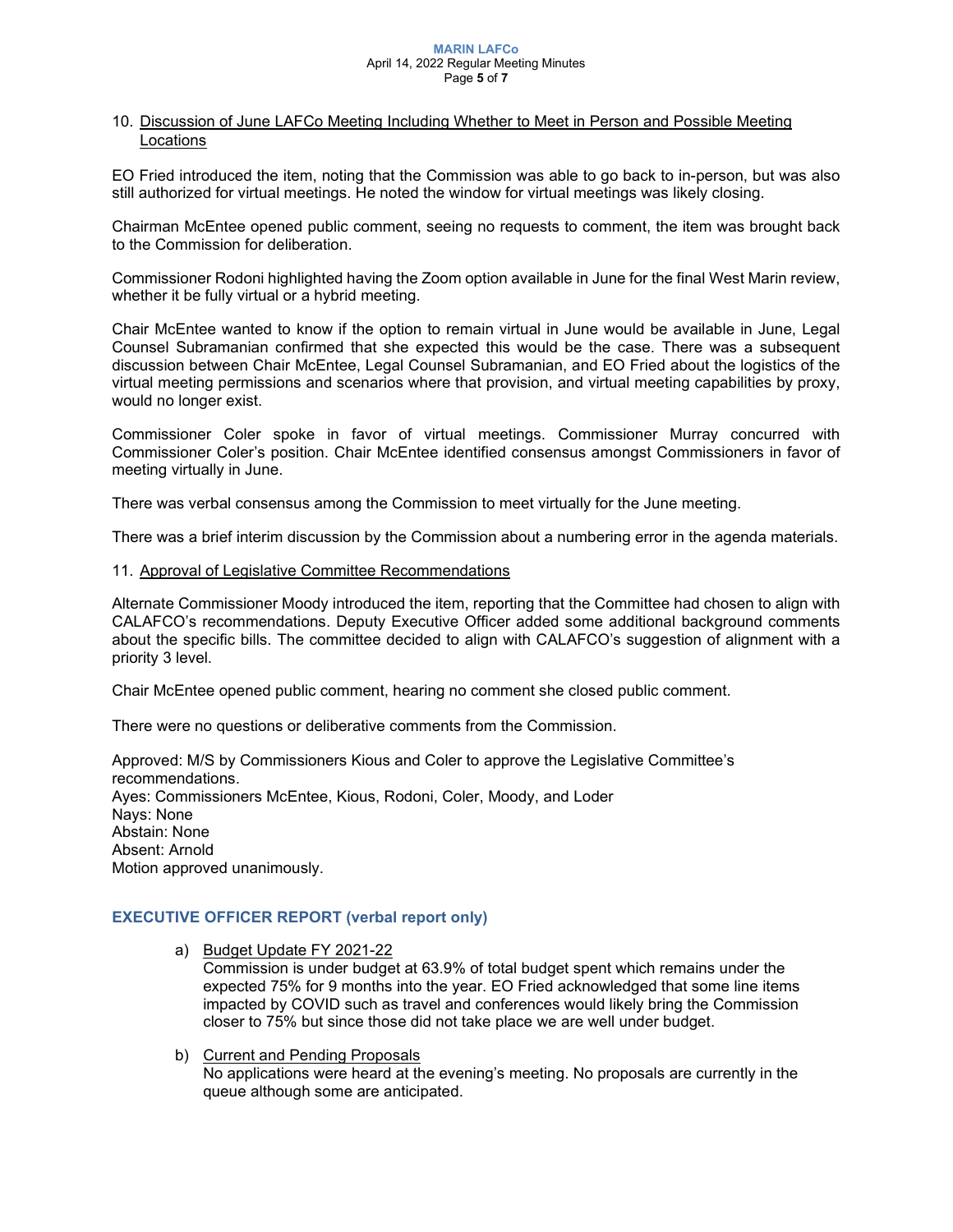#### **MARIN LAFCo** April 14, 2022 Regular Meeting Minutes Page **6** of **7**

EO Fried made some extra announcements about his upcoming vacation time, the new Sharepoint system that was piloted prior to this meeting to share meeting materials with the Commission, and he asked the Commission to connect any key community members or groups they may be aware of within the Golden Gate area to discuss the upcoming MSR.

Chair McEntee opened public comment, hearing no comment she closed public comment.

No comments from the public on the EO Report, no comments from the Commission.

The Commission adjourned to closed session.

# **CLOSED SESSION**

Legal Counsel Subramanian announced that Chair McEntee and Commissioner Rodoni were the designated Labor Negotiators for the Executive Officer's evaluation and they would follow up with the Executive Officer.

# **COMMISSIONER ANNOUNCEMENTS AND REQUESTS**

Chair McEntee adjourned the meeting at 9:29 P.M.

# **ADJOURNMENT TO NEXT MEETING**

Thursday, June 9, 2022 | Zoom

Attest: Olivia Gingold Clerk/Junior Analyst